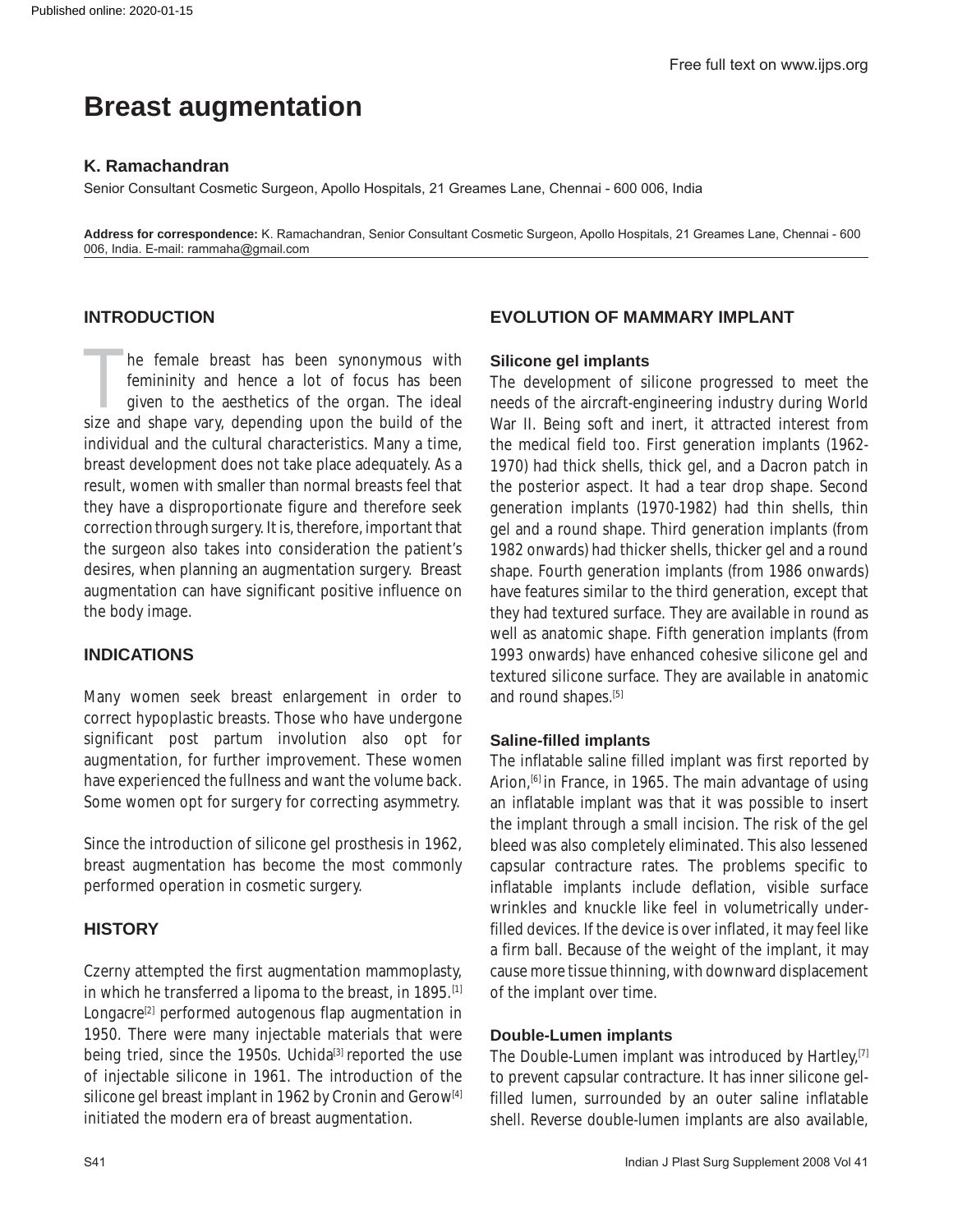in which the outer silicone gel-filled shell surrounds an inner inflatable shell.

## **Textured surface implants**

These were primarily introduced to maintain its position, but the clinical use seemed to show a decreased incidence of capsular contracture.[8]

## **Anatomic and round shaped implants**

The Cronin and Gerow silicone gel implant had a teardrop shape. Since there was a problem with capsular contracture, manufacturers began to design round, smooth-surfaced low-profile implants, which would move within their surgical pockets. The selection would be made according to the patient's need.

There are many varieties of silicone gel implants and saline implants available in varying degree of projection, height and shapes now.

# **RELEVANT ANATOMY**

The roughly circular body of the female breast rests on a bed that extends transversely from the lateral border of the sternum to the midaxillary line and vertically from the 2<sup>nd</sup> through 6<sup>th</sup> ribs. Two thirds of the bed of the breast are formed by the pectoral fascia overlying the pectoralis major, the remaining by the fascia covering the serratus anterior. Between the breast and the pectoral fascia is a loose connective tissue plane or potential space called the retro mammary space (bursa). This plane, containing a small amount of fat, allows the breast some degree of movement on the pectoral fascia. A small part of the mammary gland may extend along the inferolateral edge of the pectoralis major toward the axilla (armpit), forming an axillary process or tail (of Spence).

The arterial supply of the breast derives from the

- Medial mammary branches of perforating branches and anterior intercostal branches of the internal thoracic artery, originating from the subclavian artery.
- Lateral thoracic and thoracoacromial arteries, branches of the axillary artery.
- Posterior intercostal arteries, branches of the thoracic aorta in the 2nd, 3rd, and 4th intercostal spaces.

The venous drainage of the breast is mainly to the axillary vein, but there is some drainage to the internal thoracic vein

# **NERVES OF THE BREAST**

The nerves of the breast derive from anterior and lateral cutaneous branches of the 4th to 6th intercostal nerves. The anterior primary rami of T1 to T11 are called intercostal nerves because they run within the intercostal spaces. Rami communicantes connect each anterior ramus to a sympathetic trunk. The branches of the intercostal nerves pass through the deep fascia covering the pectoralis major to reach the skin, including the breast in the subcutaneous tissue overlying this muscle. The branches of the intercostal nerves thus convey sensory fibres to the skin of the breast and sympathetic fibres to the blood vessels in the breasts and smooth muscle in the overlying skin and nipple.

#### **Indication for augmentation mammoplasty**

- Hypomastia
- Tubular breast
- Breast reconstruction
- Cosmetic correction

#### **Preoperative investigations**

- Complete haemogram, blood sugar, urea and creatinine
- Bleeding profile
- Chest X-ray
- Mammogram

#### **Assessment**

A thorough physical assessment should be done, prior to the operation. The bone and muscle structural foundation of each breast must be assessed. Note the shape of the thorax. Also note whether the patient is "long" or "short" chested. Key measurements include suprasternal notch to nipple distance, nipple to inframammary fold distance, base width or diameter, and breast height. Characterize the elasticity of the skin by noting evidence of poor compliance such as stretch marks or thin nonelastic dermis.

It is also important to characterize the breast parenchyma itself. The amount, quality, and distribution of the parenchyma may alter surgical techniques

#### **Incisions**

Four types of incisions are employed in breast augmentation

- 1. Transaxillary
- 2. Inframammary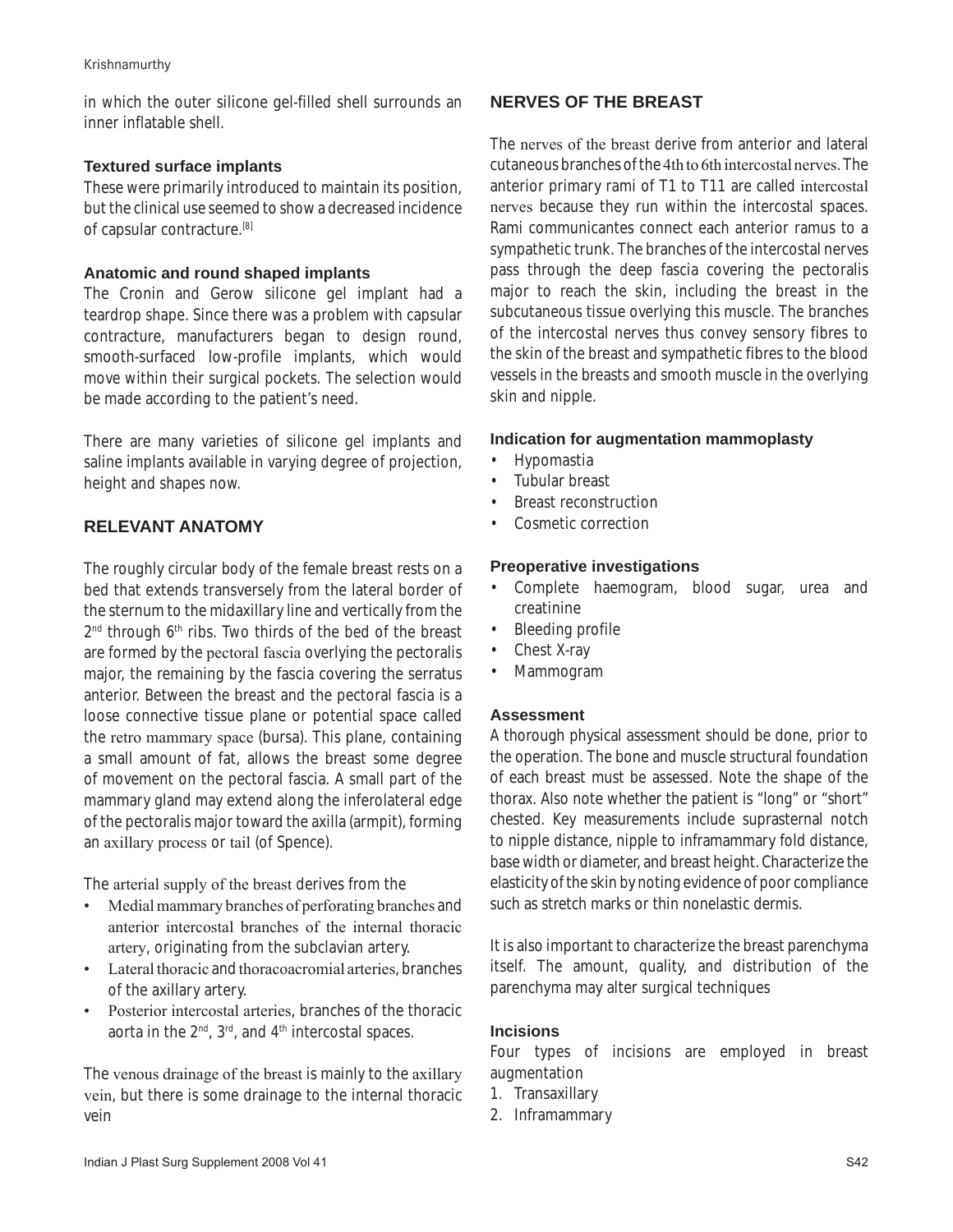- 3. Periareolar
- 4. Transumblical

After implant selection, the decision regarding the type of incision to be used should be made by the patient and surgeon after the options, risks, and benefits of each have been thoroughly explained.

The inframammary incision permits complete visualisation of either the prepectoral or sub glandular pockets and allows precise placement of virtually all implants. The technique does leave a visible scar within the inframammary fold.

The periareolar incision is placed at the areola-cutaneous juncture and generally heals inconspicuously. The dissection allows easy adjustment of inframammary fold



**Figure 1:** Diagram illustrating approach to placement of implant. Arrow shows dissection and development of sub muscular pocket for placement of implant



and direct access to the lower parenchyma for scoring and release, when constricted lower pole is present. The disadvantages include limited exposure of surgical field, transection of the parenchymal ducts, potentially increased risk of nipple sensitivity changes, and visible scar on the breast mound.

The transaxillary incision can be done either bluntly or with the aid of the endoscope. This approach avoids any scarring on the breast mound. It can be used with both saline and gel filled implants in either a sub pectoral or sub glandular pocket. The problems with this approach are difficulty with parenchymal alterations and probable need for a second incision in the breast mound for secondary correction surgeries. Placing the implant in proper position may be difficult.

Transumblical breast augmentation has the great advantage of a single, well hidden, remote incision. Only saline implants can be used in this approach. Obtaining haemostasis is a problem from this remote access port.

# **THE IMPLANT POCKET**

#### **Prepectoral**

Earlier, augmentation mammoplasty procedures involved limited blunt dissection in the sub glandular, prepectoral muscle plane, and typically produced pockets only slightly larger than the implants themselves. When it was realized that the forces of wound contraction during healing act to further reduce the size of the cavity, emphasis once again shifted to creating and maintaining a generous pocket. The exception is textured prostheses, which must be placed



**Figure 2:** Sizing implants **Figure 3:** Fibre optic cable and retractor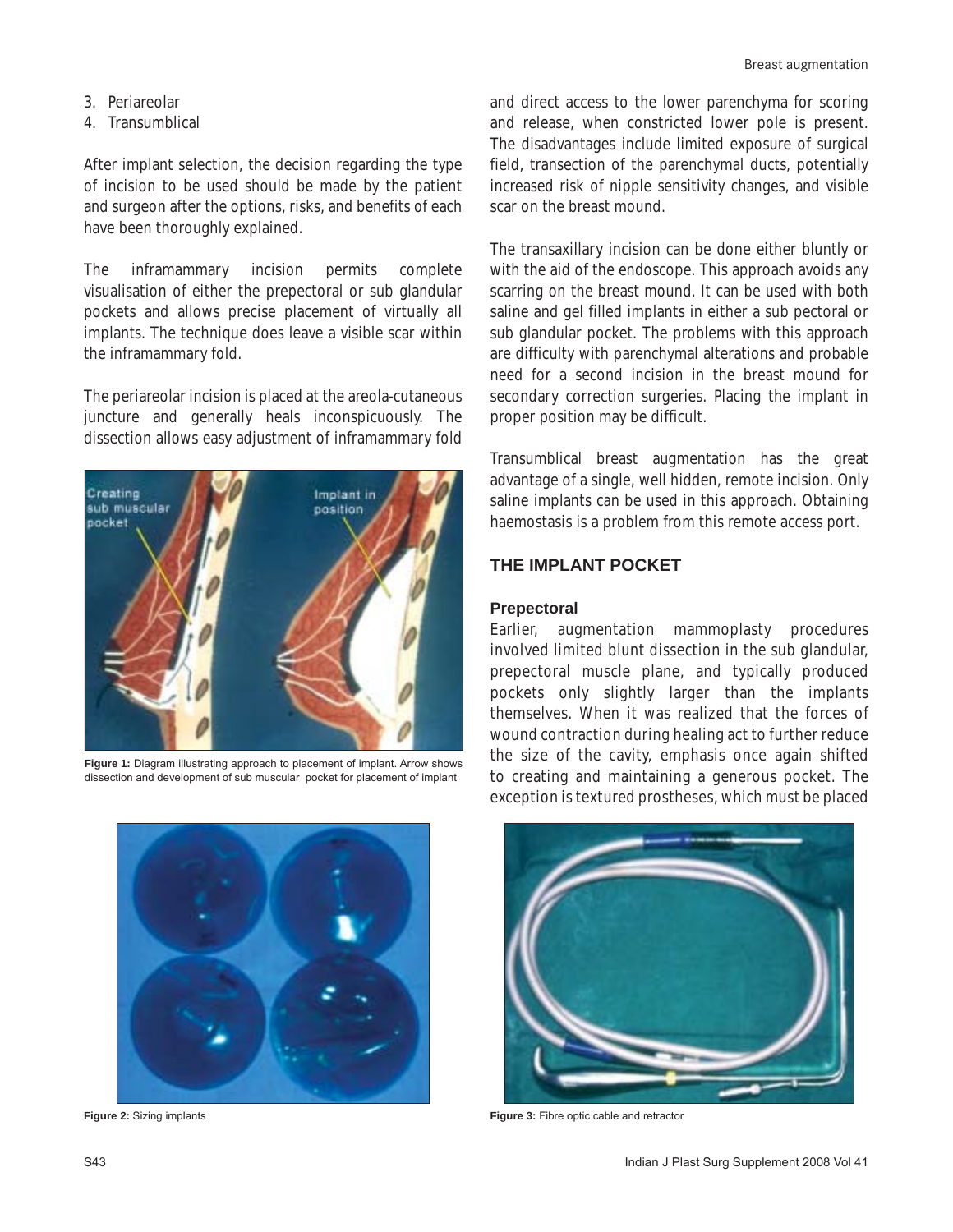

**Figure 4:** (a and b) Preoperative front and side views (a and b) Postoperative front and side views (a and b) Postoperative front and side views

in pockets that precisely correspond to the size of the implant, so as to minimize the risk of malposition.

Generally speaking, sub glandular implants will more effectively restore breast shape and correct breast ptosis than sub muscular implants. When considering prepectoral implantation, however, adequacy of softtissue cover of the implant is critical.

#### **Sub pectoral**

In 1968, Dempsey and Latham $[9]$  described the first augmentation mammoplasty procedure using sub pectoral prosthesis implantation. The concept of a sub muscular pocket has been adopted by many surgeons, for use in all patients.

The advantages of sub pectoral implantation are as follows:

• Lower incidence of capsular contracture



- Improved breast contour, since the edges of the implant are blunted by the muscle
- Less exposure of the prosthesis to bacterial contaminants from glandular tissue 35
- A plane of dissection that is less vascular than in retro glandular implant placement
- Maximal preservation of nipple sensation

The pectoral muscle can be divided at various levels, which was described as dual plane manoeuvres, to allow varying degrees of sub pectoral to sub glandular implant coverage.

An additional pocket more recently introduced and advocated by some is the sub pectoral fascial pocket. This thin layer of tough tissue is said by some to offer the advantage of sub glandular placement with a thicker soft tissue cover.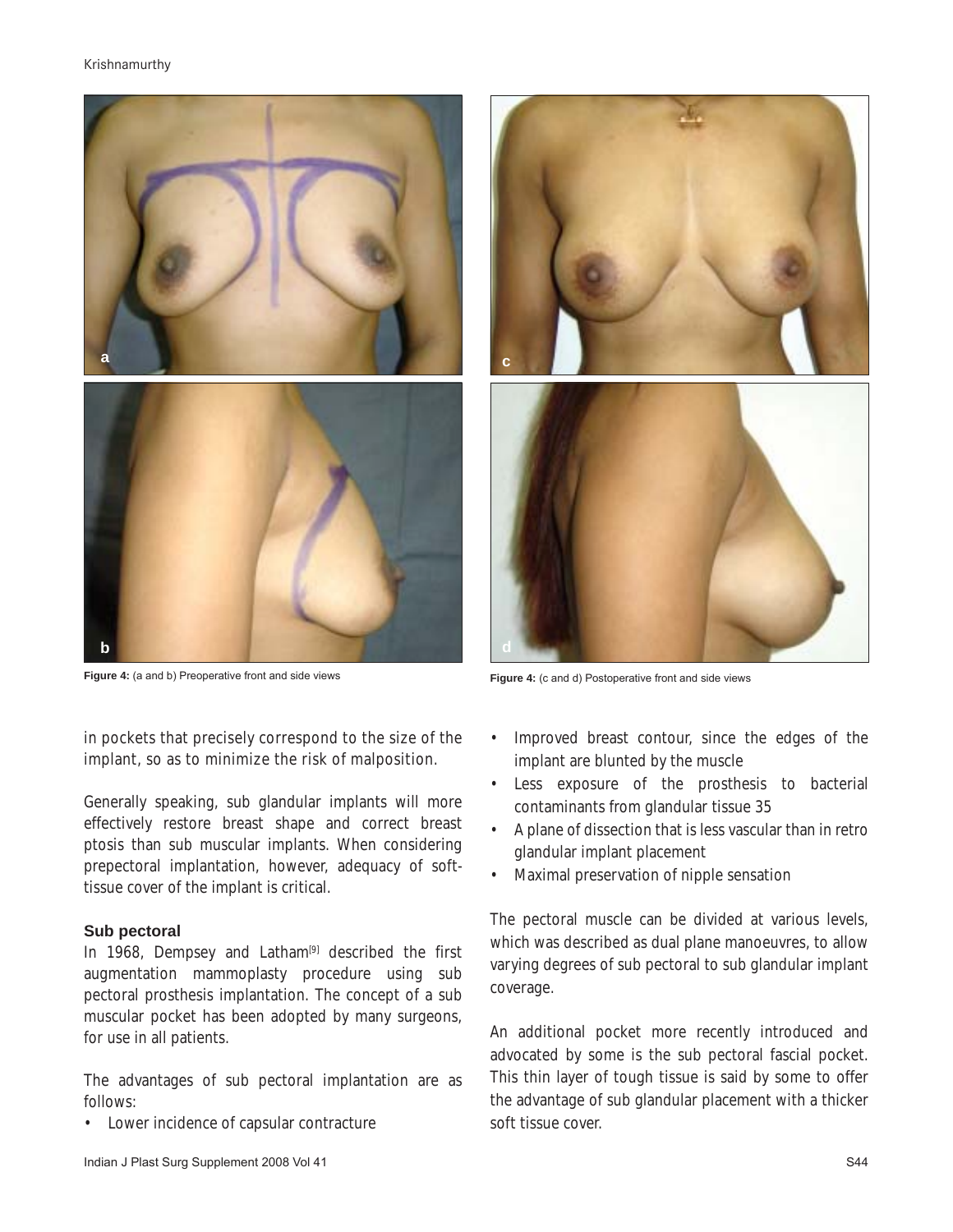

**Figure 5:** (a and b) Preoperative front and side views

Alternative pocket locations include retro mammary, partial retro pectoral and total sub muscular.

#### **Periareolar Sub Muscular Placement**

As discussed earlier, it is very important to examine the patient in order to determine the size of the chest. The pocket has also got to be marked. Keeping these dimensions in mind and also taking into consideration the elasticity of the breast skin, it is possible to arrive at some possible sizes of the implant. This, again, would depend upon the type of implant and the dimensions associated. The base diameter as well as the antero posterior projection of the implant varies not only from the low profile to the high profile or maximum high profile variety but also from company to company. Hence, the appropriate size of the implant is derived and a couple of sizes of implants on either side of the discussed volume are also kept as reserve.



**Figure 5:** (c and d) Postoperative front and side views

The author usually performs this procedure under general anaesthesia, though it could be done under monitored anaesthesia care, with local anaesthesia.

After the markings have been done and verified, the patient is anaesthetized and positioned supine with the shoulders abducted at 90 degrees. Non talk gloves are used throughout the procedure. The areas are painted with Betadine® surgical scrub and then draped. The incision site as well as the caudal breast tissue and the peripheral markings of the pocket are infiltrated with one percent xylocaine with 1:200,000 adrenaline and about 7-10 minutes time given, in order to get a good vasoconstriction effect.

The incision is then made in the lower areola skin junction between three and nine o' clock position. This is then deepened while proceeding caudally between the breast and the subcutaneous tissue, till the pectoral fascia is reached. The breast is then lifted off the fascia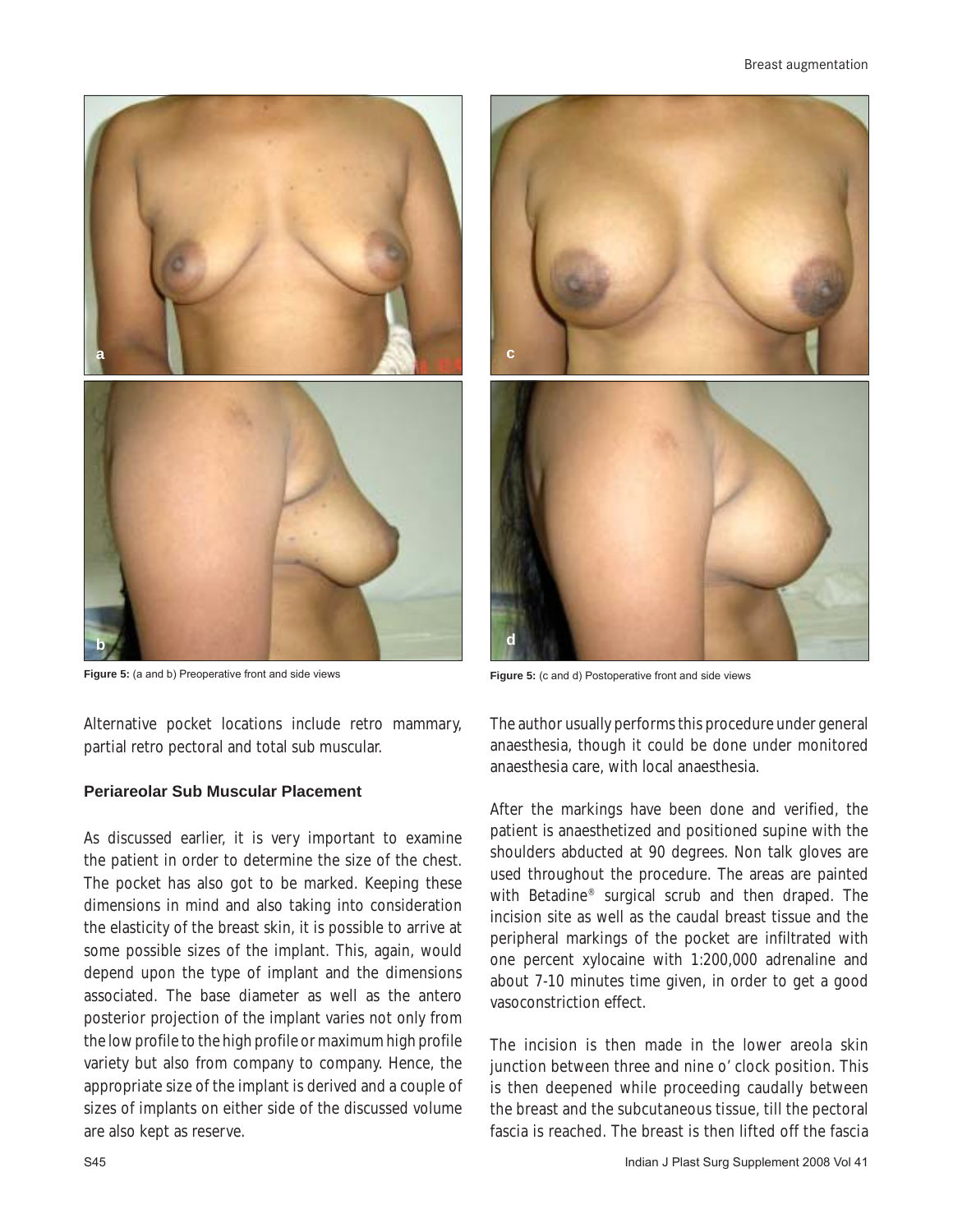for some distance cephalad. A rent is then made in the fascia and the fibres of the pectoralis major are split, so as to permit the entry of the index finger underneath the muscle. Then, with the help of a sweeping motion, the sub muscular pocket is developed. This dissection is relatively easier in the superior, medial and lateral aspects, but is usually the most difficult in the inferior pocket. Having performed most of the dissection bluntly; the rent is then widened by cutting the fibres, using a cautery, taking care to coagulate the vessels in the muscle fibres. The inferior dissection can be done better now and, if necessary, cautery can be used if blunt dissection is difficult. It may be necessary to lower the inframammary crease if the areola crease distance is less than 5 cm. This lowering will help in better centralization of the implant and the nipple areola complex. Haemostasis is secured with the help of retractors illuminated by fibre optic light and cautery. This is a very important step for ensuring that there is no haematoma or bleeding in the postoperative period, which could otherwise mar the result, causing capsule formation or sometimes causing the need to evacuate the haematoma.

Following this, it is the author's preference to use sizing implants in order to get an idea of the projection, ease of placement and the aesthetic result. Based on the sizer, the decision regarding the appropriate implant is made. With the sizer *in situ*, a similar procedure is carried out on the opposite side. This gives adequate time for the haemostasis on the first side. After removing the sizer, the pocket is checked for haemostasis. The gloves are then changed. The definitive implant is then taken and, under strict aseptic precautions, it is introduced into the pocket using a sterile sleeve, if it is the textured variety. This is done to help smooth entry by preventing the breast tissue from getting caught on the textured surface. Once the implant is in good position, the index finger is used to make sure that there are no areas of hold up and that the implant surface is free, without any folds or wrinkles.

The closure is then carried out using 3 '0" Ethilon® for the pectoral fascia and the muscle and 4'0' Prolene® for the breast tissue. 5'0' Prolene® is used for dermal subdermal closure and for skin closure. A similar procedure is then carried out on the opposite side. Fluffed gauze is then placed on the breast and a firm dressing is done. The patient is started on liquids after four hours and also put

| Table 1: Baker classification of capsular firmness in |  |  |
|-------------------------------------------------------|--|--|
| augmented breasts                                     |  |  |

| Grade I   | No palpable capsule | The augmented breast feels<br>as soft as an unoperated one.                                                                               |
|-----------|---------------------|-------------------------------------------------------------------------------------------------------------------------------------------|
| Grade II  | Minimal firmness    | The breast is less soft and<br>the implant can be palpated.                                                                               |
| Grade III | Moderate firmness   | but is not visible<br>The breast is harder, the<br>implant can be palpated                                                                |
| Grade IV  | Severe contracture  | easily, and it (or distortion<br>from it) can be seen.<br>The breast is hard, tender,<br>painful and cold. Distortion is<br>often marked. |

on pain relief medications. Antibiotics are continued for four days. She is advised restricted arm movements for about two weeks and started on Vitamin E 400 mg daily, from the 10<sup>th</sup> day onwards. Vitamin E has been suggested to reduce capsular hardness after augmentation mammaplasty, by virtue of its known anti-inflammatory properties.[10]

Postoperative breast massage has been advocated by many, though there are others who feel that textured implants placed sub muscularly have significantly reduced incidence of capsular contracture.

The patient is advised to have the sutures removed after six days and the edges are then supported with steristrips<sup>®</sup> for another five days. The patient is also advised to wear a bra at all times to give support

#### **Surgical complications**

- 1. Haematoma
- 2. Seroma
- 3. Wound infection
- 4. Reduced nipple sensation

 The nipple and areola are innervated by a lateral branch of the fourth intercostal nerve, with overlapping contributions from the anterior and lateral cutaneous branches of the third through fifth intercostals nerves.<sup>[11]</sup> These nerves run parallel to the corresponding arteries of the same name. To ensure nipple sensation after surgery in this area, one must preserve the anterior branches of the fourth, fifth and sixth intercostal arteries and the accompanying nerves on the lateral aspect of the breast. These branches are more easily mobilized in the sub pectoral plane than the sub glandular, and can be displaced laterally by blunt dissection in a medial to lateral direction. As the branches pass through deep